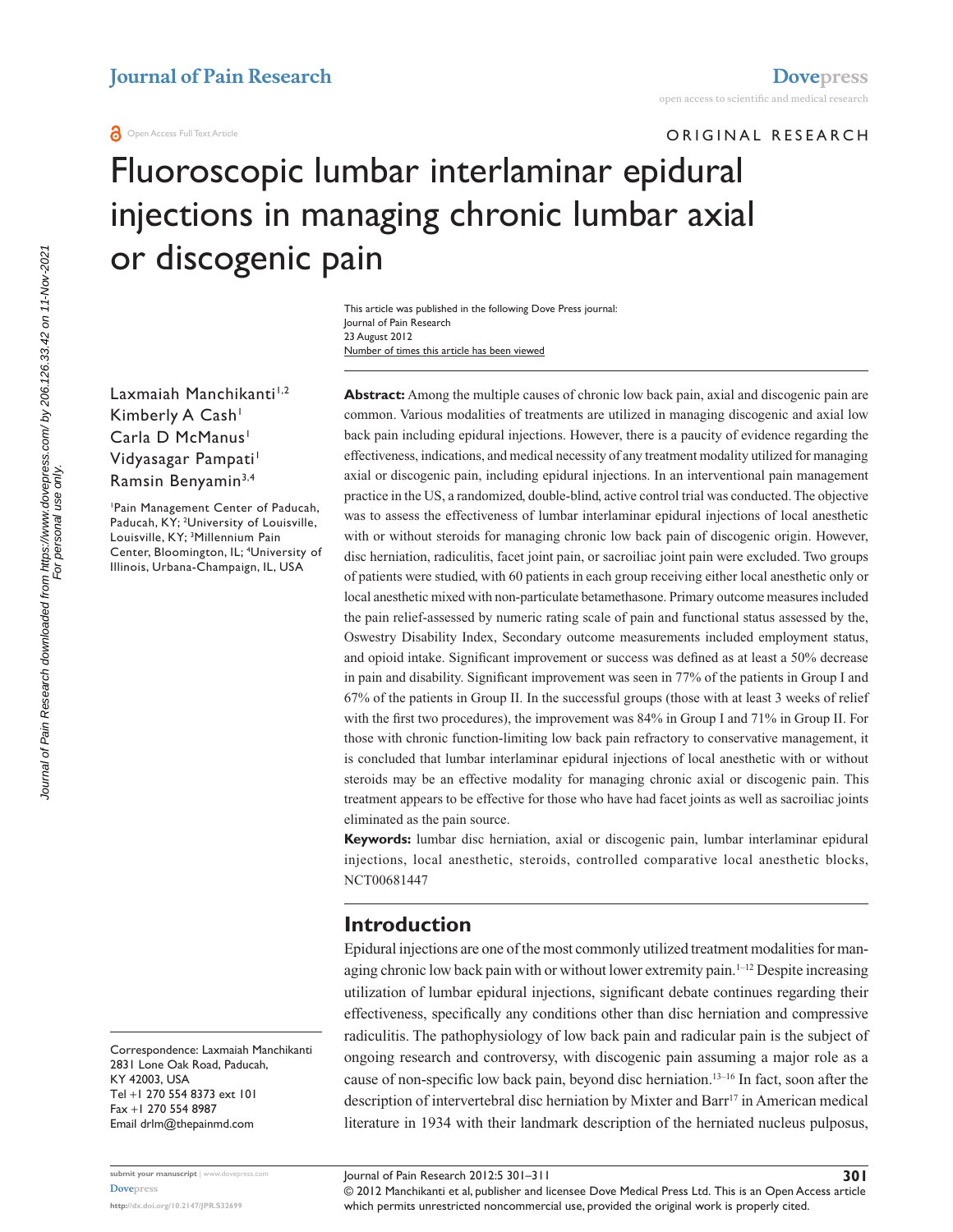Journal of Pain Research downloaded from https://www.dovepress.com/ by 206.126.33.42 on 11-Nov-2021<br>For personal use only. Journal of Pain Research downloaded from https://www.dovepress.com/ by 206.126.33.42 on 11-Nov-2021 For personal use only. Mixter and Ayers<sup>18</sup> showed that radicular pain can occur without disc herniation. Further, non-specific low back pain constitutes 80% or 90% of low back pain without identifiable causes with a large proportion having chronic axial low back pain secondary to progressive degenerative disc disease.<sup>2,19-22</sup> It has been shown that discs have innervation with deep ingrowth into degenerated intervertebral discs.23–26 Animal models have identified upregulation of various molecules such as calcitonin gene-related peptide and substance P in dorsal root ganglion neurons innervating degenerated intervertebral discs.27,28 Research also has detected high levels of inflammatory mediators in degenerated discs. While the majority of patients with axial low back pain improve with conservative management, various types of interventions have been described for chronic patients, but most interventions are highly variable and are associated with poor outcomes.<sup>29–40</sup>

In the past, all axial pain was attributed to disc degeneration. However, the development of controlled diagnostic blocks, and interventional techniques including discography, facet joint blocks, and sacroiliac joint blocks, have provided evidence that axial pain can also be caused by facet joints and sacroiliac joints. Utilizing provocation discography, the prevalence of pain due to internal disc disruption was reported to be 39% in patients suffering with chronic low back pain,41 whereas primary discogenic pain was reported in 26%42 when no other cause was suspected. In addition, facet joint pain has been shown to be present in 21%–41% of patients,<sup>43</sup> whereas sacroiliac joint pain has been established in 10%–38% of a selected population.<sup>44</sup>

The underlying mechanism of action for epidurally administered local anesthetic and steroids has been described, though not well understood. However, historically it has been believed that epidural steroids function by reducing inflammation, thus limiting the indications to compressive radiculopathy or, at best, radiculitis secondary to chemical irritation. Much of the literature on lumbar interlaminar epidurals has been negative except in recent years when fluoroscopic guidance was utilized.39,45–53 A variation of lumbar interlaminar injections, caudal epidural injections, have also been proven to be effective in multiple causes of low back pain with or without lower extremity pain.<sup>38,48,54–57</sup> Recent evidence also has demonstrated effectiveness for fluoroscopically administered epidural injections in the cervical spine<sup>58–61</sup> as well as the thoracic spine.<sup>62</sup> These evaluations have illustrated the effectiveness of epidural injections not only for disc herniation, but also for axial or discogenic pain after eliminating facet and sacroiliac joint pain, spinal stenosis, and post-surgery syndrome. In fact, in the published preliminary results of the current study, lumbar

interlaminar epidural injections provided improvement in 74% of patients who received local anesthetic only, and 63% in the group who received local anesthetic and steroids.<sup>39</sup>

The current report evaluates the role of lumbar interlaminar epidural injections for patients with chronic axial or discogenic low back pain in 120 patients with a 1-year follow-up.<sup>39</sup>

#### **Methods**

This active control, randomized, double-blind trial was conducted in an interventional pain management practice, in a specialty referral center, with approval of the Institutional Review Board (IRB). It follows Consolidated Standards of Reporting Trials (CONSORT) guidelines.<sup>63</sup> The study is registered with the US Clinical Trial Registry with an assigned number of NCT00681447.

The internal resources of the practice were used to conduct the study. There was no external funding, either from industry or from elsewhere.

#### Interventions

Patients were assigned into one of two groups. Group I patients received lumbar interlaminar epidural injections with 6 mL of lidocaine 0.5% preservative free; Group II patients received lumbar interlaminar epidural injections with 5 mL of lidocaine 0.5% preservative-free mixed with 6 mg or 1 mL of non-particulate betamethasone.

#### **Participants**

All patients were recruited from new patients presenting to the center who met the inclusion criteria. The IRB-approved protocol and informed consent, which described in detail all aspects of the study and its process, were provided to all participating patients.

## Pre-enrollment data collection

The data collected included Numeric Rating Scale (NRS) for pain, Oswestry Disability Index 2.0 (ODI) for functional status, medical and surgical history of any co-existing disease(s), radiologic investigations, physical examination, work status, and opioid intake.

## Inclusion criteria

Inclusion criteria included only the patients with a diagnosis of lumbar axial or discogenic pain; over the age of 18 years; a history of chronic function-limiting low back pain of at least 6 months duration; and the ability to understand the study protocol and provide voluntary, written informed consent, and participate in outcome measurements.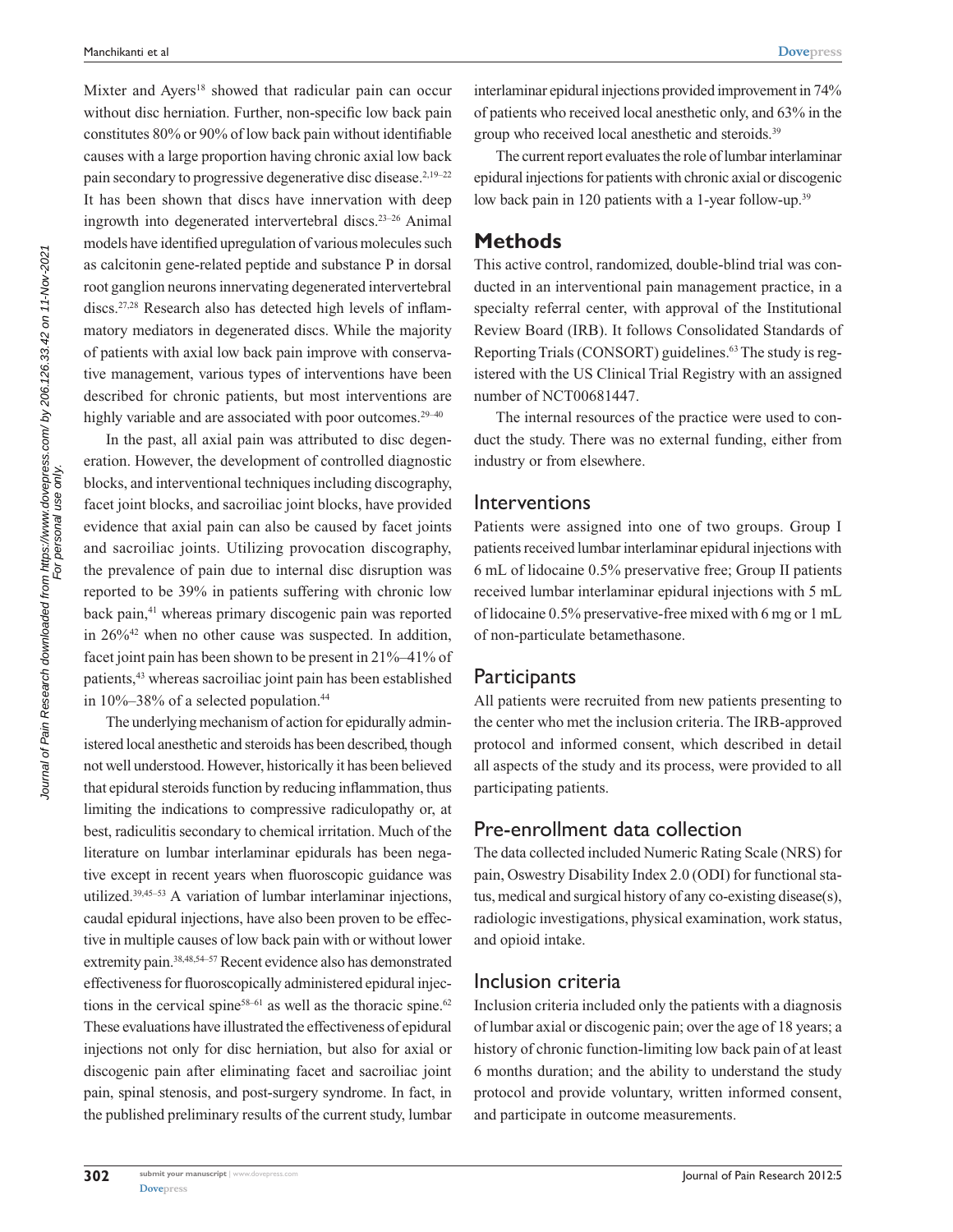Additional criteria were a failure to improve with conservative management, including, but not limited to, physical therapy, chiropractic manipulation, exercises, drug therapy, and bedrest.

Exclusion criteria were a positive response for lumbar facet joint or sacroiliac joint pain by means of controlled, comparative local anesthetic blocks; previous lumbar surgery; uncontrollable or unstable opioid use; uncontrolled psychiatric disorders; uncontrolled medical illness, either acute or chronic; any conditions that could interfere with the interpretation of the outcome assessments; pregnant or lactating women; and a history or potential for adverse reaction(s) to local anesthetics or steroids.

#### Description of interventions

All participating patients were evaluated with controlled, comparative local anesthetic lumbar facet joint nerve blocks or sacroiliac joint injections. The process started with diagnostic facet joint nerve blocks with 0.5 mL of 1% lidocaine, followed by the blockade of facet joint nerves with 0.25% bupivacaine on separate occasions. A positive response was 80% pain relief.42–44,64 Controlled, comparative local anesthetic blocks were also performed for suspected sacroiliac joint pain, with 2 mL of  $1\%$  lidocaine and 0.25% bupivacaine.<sup>42,44</sup>

Lumbar interlaminar epidural procedures were performed by one physician (LM) in an ambulatory surgery setting, in a sterile operating room, utilizing fluoroscopy. Patients were in the prone position with intravenous access and sedation as indicated. The epidural space entry was confirmed by an injection of non-ionic contrast medium. All procedures were performed either between L5 and S1 or at a higher level based on the patient's pain complaints. Following this, an injection of 6 mL of lidocaine hydrochloride 0.5% preservative-free, or 5 mL of lidocaine mixed with 6 mg of non-particulate betamethasone was given.

#### Additional interventions

If a patient required additional lumbar interlaminar epidural injections, these were provided based on the response to the previous injection, with deterioration of pain relief to less than 50%. Patients who were non-responsive and continued with conservative management were followed without further epidural injections with medical management, unless they requested unblinding.

#### Co-interventions

There was no specific physical therapy, occupational therapy, bracing, or other interventions offered other than the study intervention. In addition, if patients were improving significantly and the medical necessity for drugs was lacking, medications were stopped or dosages were decreased. For some patients, based on medical necessity, dosages were increased. However, all patients continued previously directed exercise programs, as well as their employment.

#### **Objective**

The study was designed to assess the effectiveness of lumbar interlaminar epidural injections containing local anesthetic with or without steroids in managing chronic axial low back pain of discogenic origin.

#### Outcomes

Primary outcome measures included the NRS on a scale of 0–10, and the ODI on a 0–50 scale. Secondary outcome measures included employment status, and opioid intake in terms of morphine equivalents. The value and validity of the NRS and ODI have been reported.<sup>65,66</sup> Recently, previously established thresholds were questioned.67,68 Thus, significant pain relief or improvement and function were considered to be at least a 50% reduction in NRS and the ODI, which is similar to the measurements in other trials.<sup>38,46,47,54–62,69–71</sup>

The opioid intake was converted into morphine equivalents.<sup>72</sup>

Assessment of employment and work status were determined based on employability at the time of enrollment. Thus, they were classified into multiple categories such as employable, housewife with no desire to work outside the home, retired, or over the age of 65. Patients who were unemployed due to pain, employed but on sick leave, or made redundant were considered as employable.

The epidurals were considered to be successful if a patient obtained significant improvement for at least 3 weeks with the first and second procedures. All others were considered to be failures.

#### Sample size

The sample size was calculated based on significant pain relief. Considering a 0.05 two-sided significance level, a power of 80%, and an allocation ratio of 1:1, 55 patients in each group were estimated.73 Allowing for a 10% attrition/ non-compliance rate, 60 patients were required.

#### Randomization

Sixty patients were randomly assigned into each group from a total of 120 patients who met inclusion criteria.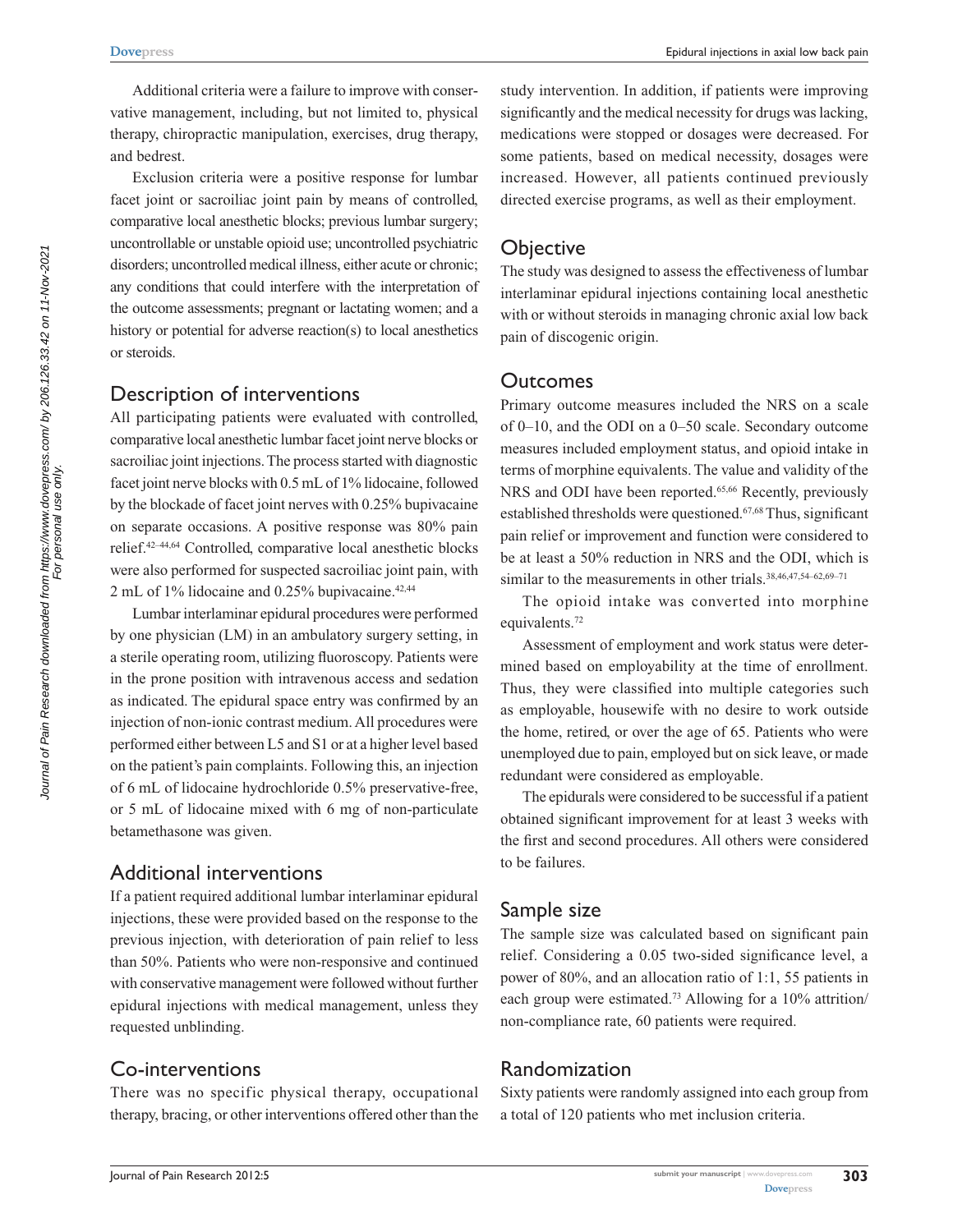#### Sequence generation

Simple randomization was utilized to allocate patients into groups.

## Allocation concealment

Patients were randomized into two groups by one of the three operating room nurses who were also study coordinators. The same person also prepared the drugs.

# Blinding (masking)

The patients and physician were blinded to group assignment and both injectates were clear. In addition, the blinding was ensured by mixing the study patients with other patients receiving routine treatment. All patients chosen for 1-year follow-up were selected by a statistician not participating in provision of the patients' care and the unblinding results were not disclosed to either the treating physician, other participants, or patients. Thus, the nature of blinding was not interrupted.

## Statistical methods

Journal of Pain Research downloaded from https://www.dovepress.com/ by 206.126.33.42 on 11-Nov-2021 Journal of Pain Research downloaded from https://www.dovepress.com/ by 206.126.33.42 on 11-Nov-2021<br>For personal use only. For personal use only.

Data analyses were carried out using SPSS software (v 9.01; SPSS Inc, Chicago, IL). For categorical and continuous data comparison, Chi-square (Fisher test where necessary) and *t*-tests were used, respectively. Because the outcome measures of the participants were measured at four points in time, repeated measures analysis of variance were performed with the post hoc analysis.

## Intent-to-treat analysis

Either the last follow-up data or initial data were utilized in the patients who dropped out of the study and no other data were available for the intent-to-treat analysis.

Best case, worst case, and last follow-up score scenarios were used for sensitivity analysis.

# **Results**

#### Participant flow

Figure 1 illustrates the participant flow. The recruitment period lasted from January 2008 through May 2010.

## Baseline data

Table 1 shows the basic demographic characteristics, pain distribution, onset of the pain, numeric rating scale of pain, and ODI for functional status summary scores. There were no statistically significant differences between the two groups in terms of these baseline data (all  $P$  values  $> 0.05$ ), except for weight  $(P = 0.000)$ .

## Pain relief and functional assessment

Table 2 presents the results of repeated measures analysis. Regarding pain scores, there were significant differences within groups by time  $(P = 0.001)$ . In the ODI for functional status, there were significant differences in summary scores within group by time  $(P = 0.001)$ .

A post hoc analysis indicated that all the mean differences between baseline and with the scores at other time points were significant at the 0.05 level.

## Pain relief and functional status improvement

The percentage of patients with significant improvement is presented in Figure 2. In Group I and II, 77% and 67% showed significant improvement, respectively. In the successful groups, significant improvement was seen in 84% in Group I and 71% in Group II.

## Therapeutic procedural characteristics

Table 3 lists therapeutic procedural characteristics. Lumbar interlaminar procedures were performed in 91% of cases at L5/S1 and 9% of cases at L4/5.

## Employment characteristics

Table 4 lists employment characteristics in both groups. Among the patients eligible for employment, the total employed changed from 12 at baseline to 13 at the end of 12 months in Group I; it changed from 14 to 18 in Group II, a nonsignificant increase of 6% in Group I and 21% in Group II.

## Opioid intake

Table 5 presents the results of repeated measures analysis for opioid intake. There were significant differences in opioid intake within group by time  $(P < 0.001)$ . A post hoc analysis indicated that all the mean differences in scores between baseline and other time points were significant at the 0.05 level.

## Changes in weight

Table 6 shows changes in weight, with no significant differences in changes among the groups.

## Adverse events

Of the 454 lumbar epidural procedures performed, there were two subarachnoid punctures that did not result in headache. One patient experienced weight gain due to a high dose of steroid from an unrelated medical problem.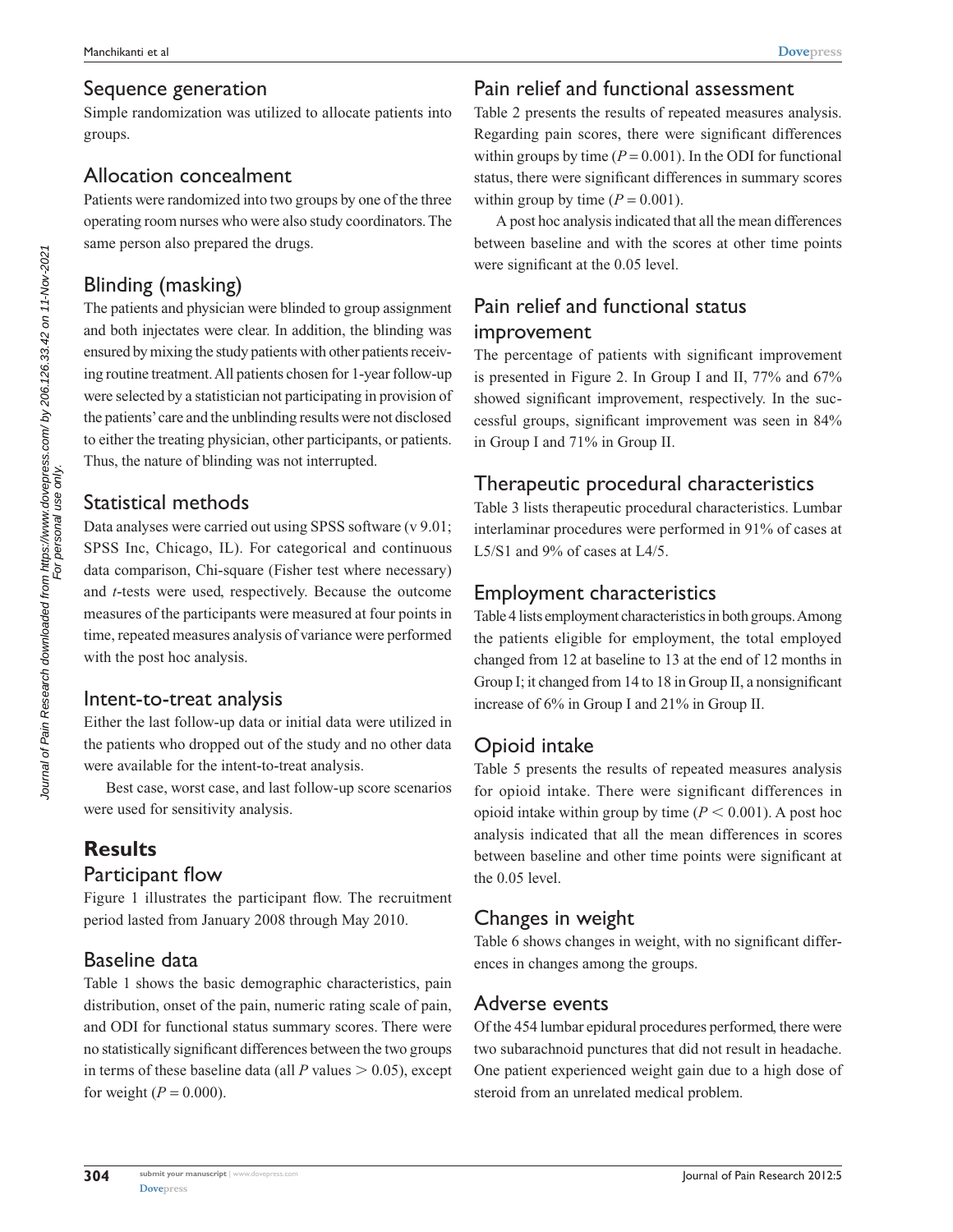



**Figure 1** Schematic presentation of participant flow at 1-year follow-up of 60 patients.

## **Discussion**

This randomized, active control trial shows that carefully selected patients with axial or discogenic chronic low back pain can receive significant pain relief and functional status improvement with lumbar interlaminar epidural injections. Their pain was not caused by disc herniation, facet joints, or the sacroiliac joints. Significant pain relief and functional status improvement of  $\geq$ 50% were seen in 77% of Group I and 67% of Group II. A better picture emerges when each group was divided into failed and successful outcomes. Significant pain relief and functional status improvement was seen in 84% of the successful outcomes in Group I; 71% in the successful outcomes in Group II. The average procedures per year and average weeks of total relief for the successful outcome patients were: Group I, 3.9 procedures and  $40.0 \pm 15.6$  weeks; Group II, 4.0 procedures and  $39.6 \pm 12.4$  weeks.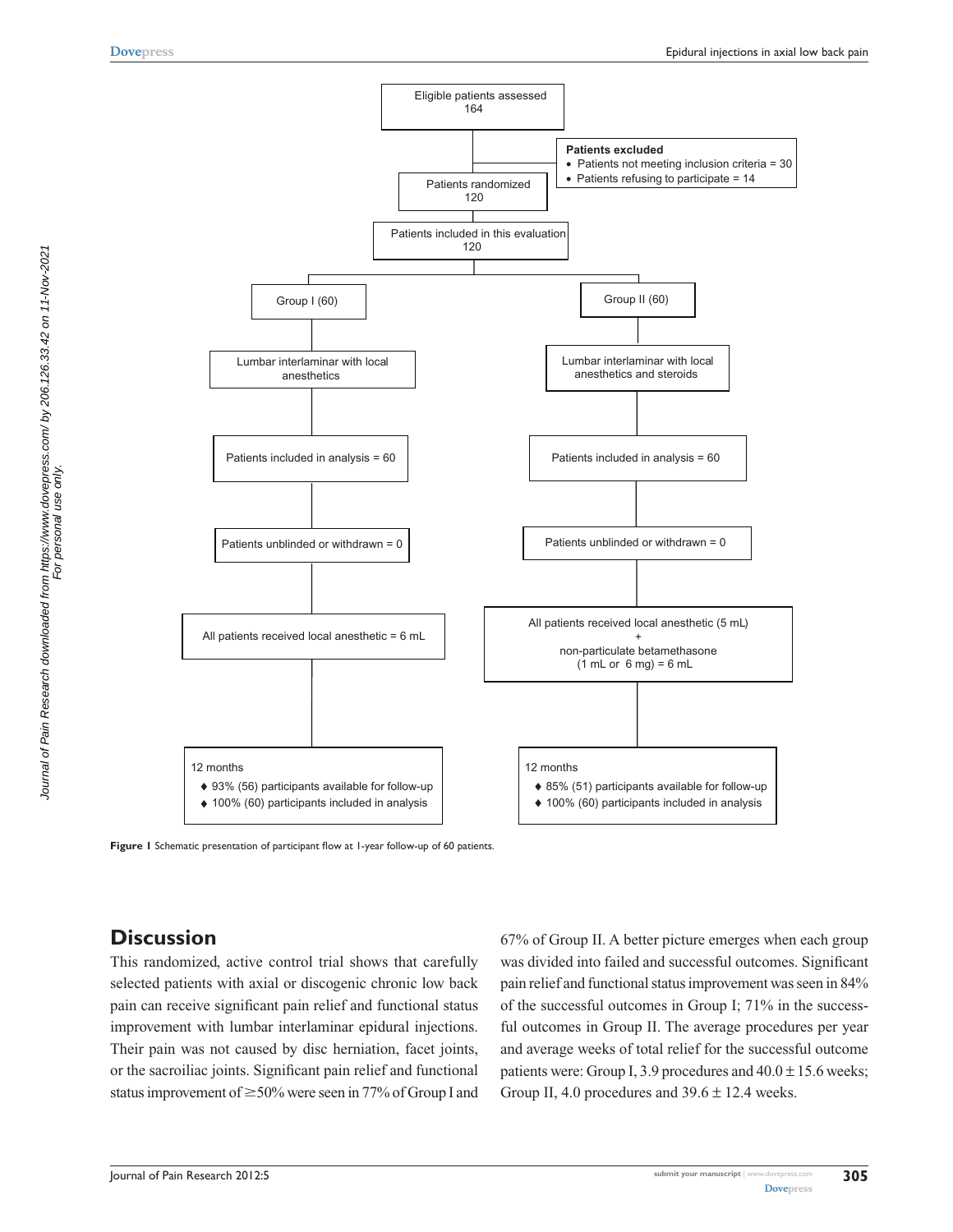|  |  | Table I Baseline demographic and clinical data |  |  |  |
|--|--|------------------------------------------------|--|--|--|
|--|--|------------------------------------------------|--|--|--|

| Group I<br><b>Group II</b><br>(60)<br>(60)<br>Male<br>$23\%$ (14)<br>40% (24)<br>0.077<br>Female<br>77% (46)<br>60% (36)<br>0.477<br>Mean $\pm$ SD<br>$41.2 \pm 11.9$<br>$42.7 \pm 11.4$<br>0.000<br>Mean $\pm$ SD<br>$211.2 \pm 60.9$<br>$168.6 \pm 40.6$<br>Mean $\pm$ SD<br>$65.8 \pm 3.7$<br>$66.4 \pm 4.1$<br>0.430<br>0.173<br>Mean $\pm$ SD<br>$104.2 \pm 106.5$<br>$129.0 \pm 90.9$<br>Gradual<br>67% (40)<br>0.845<br>70% (42)<br>33% (20)<br>$30\%$ (18)<br>Injury<br>Unilateral<br>0.662<br>20% (12)<br>$25\%$ (15)<br><b>Bilateral</b><br>80% (48)<br>75% (45)<br>Back pain only<br>$15\%$ (9)<br>20% (12)<br>0.849<br>Back pain worse than<br>65% (39)<br>60% (36)<br>leg pain<br>Leg pain worse than<br>$5\%$ (3)<br>$3\%$ (2)<br>back pain<br>Both equal<br>$15\%$ (9)<br>$17\%$ (10)<br>Mean $\pm$ SD<br>0.082<br>$8.0 \pm 1.0$<br>$7.7 \pm 0.9$<br>0.096<br>Mean $\pm$ SD<br>$30.7 \pm 4.5$<br>$29.2 \pm 5.2$ |  |         |
|--------------------------------------------------------------------------------------------------------------------------------------------------------------------------------------------------------------------------------------------------------------------------------------------------------------------------------------------------------------------------------------------------------------------------------------------------------------------------------------------------------------------------------------------------------------------------------------------------------------------------------------------------------------------------------------------------------------------------------------------------------------------------------------------------------------------------------------------------------------------------------------------------------------------------------|--|---------|
| Sex<br>Age<br>Weight<br>Height<br>Duration of pain (months)<br>Onset of pain<br>Pain distribution<br>Back pain distribution<br>Numeric rating score<br>Oswestry disability index                                                                                                                                                                                                                                                                                                                                                                                                                                                                                                                                                                                                                                                                                                                                               |  | P-value |
|                                                                                                                                                                                                                                                                                                                                                                                                                                                                                                                                                                                                                                                                                                                                                                                                                                                                                                                                |  |         |
|                                                                                                                                                                                                                                                                                                                                                                                                                                                                                                                                                                                                                                                                                                                                                                                                                                                                                                                                |  |         |
|                                                                                                                                                                                                                                                                                                                                                                                                                                                                                                                                                                                                                                                                                                                                                                                                                                                                                                                                |  |         |
|                                                                                                                                                                                                                                                                                                                                                                                                                                                                                                                                                                                                                                                                                                                                                                                                                                                                                                                                |  |         |
|                                                                                                                                                                                                                                                                                                                                                                                                                                                                                                                                                                                                                                                                                                                                                                                                                                                                                                                                |  |         |
|                                                                                                                                                                                                                                                                                                                                                                                                                                                                                                                                                                                                                                                                                                                                                                                                                                                                                                                                |  |         |
|                                                                                                                                                                                                                                                                                                                                                                                                                                                                                                                                                                                                                                                                                                                                                                                                                                                                                                                                |  |         |
|                                                                                                                                                                                                                                                                                                                                                                                                                                                                                                                                                                                                                                                                                                                                                                                                                                                                                                                                |  |         |
|                                                                                                                                                                                                                                                                                                                                                                                                                                                                                                                                                                                                                                                                                                                                                                                                                                                                                                                                |  |         |
|                                                                                                                                                                                                                                                                                                                                                                                                                                                                                                                                                                                                                                                                                                                                                                                                                                                                                                                                |  |         |
|                                                                                                                                                                                                                                                                                                                                                                                                                                                                                                                                                                                                                                                                                                                                                                                                                                                                                                                                |  |         |
|                                                                                                                                                                                                                                                                                                                                                                                                                                                                                                                                                                                                                                                                                                                                                                                                                                                                                                                                |  |         |
|                                                                                                                                                                                                                                                                                                                                                                                                                                                                                                                                                                                                                                                                                                                                                                                                                                                                                                                                |  |         |
|                                                                                                                                                                                                                                                                                                                                                                                                                                                                                                                                                                                                                                                                                                                                                                                                                                                                                                                                |  |         |
|                                                                                                                                                                                                                                                                                                                                                                                                                                                                                                                                                                                                                                                                                                                                                                                                                                                                                                                                |  |         |
|                                                                                                                                                                                                                                                                                                                                                                                                                                                                                                                                                                                                                                                                                                                                                                                                                                                                                                                                |  |         |
|                                                                                                                                                                                                                                                                                                                                                                                                                                                                                                                                                                                                                                                                                                                                                                                                                                                                                                                                |  |         |
|                                                                                                                                                                                                                                                                                                                                                                                                                                                                                                                                                                                                                                                                                                                                                                                                                                                                                                                                |  |         |
|                                                                                                                                                                                                                                                                                                                                                                                                                                                                                                                                                                                                                                                                                                                                                                                                                                                                                                                                |  |         |
|                                                                                                                                                                                                                                                                                                                                                                                                                                                                                                                                                                                                                                                                                                                                                                                                                                                                                                                                |  |         |
|                                                                                                                                                                                                                                                                                                                                                                                                                                                                                                                                                                                                                                                                                                                                                                                                                                                                                                                                |  |         |
|                                                                                                                                                                                                                                                                                                                                                                                                                                                                                                                                                                                                                                                                                                                                                                                                                                                                                                                                |  |         |
|                                                                                                                                                                                                                                                                                                                                                                                                                                                                                                                                                                                                                                                                                                                                                                                                                                                                                                                                |  |         |
|                                                                                                                                                                                                                                                                                                                                                                                                                                                                                                                                                                                                                                                                                                                                                                                                                                                                                                                                |  |         |
|                                                                                                                                                                                                                                                                                                                                                                                                                                                                                                                                                                                                                                                                                                                                                                                                                                                                                                                                |  |         |
|                                                                                                                                                                                                                                                                                                                                                                                                                                                                                                                                                                                                                                                                                                                                                                                                                                                                                                                                |  |         |
|                                                                                                                                                                                                                                                                                                                                                                                                                                                                                                                                                                                                                                                                                                                                                                                                                                                                                                                                |  |         |
|                                                                                                                                                                                                                                                                                                                                                                                                                                                                                                                                                                                                                                                                                                                                                                                                                                                                                                                                |  |         |

The results of this evaluation essentially illustrate that if patients are selected appropriately, lumbar epidural injections provide significant improvement. These results are in line with other studies separating the patients into failed and successful groups.38,46,47,54,55,58–62 The results illustrate that both pain relief

and improvement in functional status are clinically and statistically significant. Strict criteria were incorporated into the study and only participating patients judged not to have facet joint or sacroiliac joint pain were included, thus avoiding the criticism that including those with facet joint or sacroiliac joint pain in a study contributes to negative results. As confirmed in this report, epidural injections do not provide long-term relief. But, properly selected patients and appropriate procedures under fluoroscopy can provide long-term relief with judicious use.

Despite multiple publications, there is still significant debate regarding the medical necessity and indications for lumbar epidural injections, either by interlaminar approach, caudal approach, or transforaminal approach. Multiple systematic reviews, guidelines, and other reviews have identified weak indications for epidural injections, namely radicular pain from herniated lumbar intervertebral discs. However, there is a lack of evidence or recommended indications for other conditions. The preliminary report of the current manuscript showed positive results with interlaminar epidural injections.39 Similarly, the previous results with caudal epidurals in appropriately selected patients were positive.<sup>38</sup>

The results of this evaluation are similar to caudal epidural injections for axial or discogenic pain.<sup>38</sup> However, overall relief was superior in the present study, compared to the caudal study.38 Steroids did not have any superiority over local anesthetic alone in either study.

There is a paucity of literature evaluating epidural injections for axial or discogenic pain. The role of caudal epidural injections for axial or discogenic pain, after ruling out facet joint pain or diagnosing it with provocation discography, was evaluated in three studies. $38,74,75$  Only one study<sup>51</sup> looked at lumbar interlaminar epidural injections other than the pre-

| ${\sf Table~2}$ Comparison of numeric rating scale for pain and Oswestry disability index score summaries at four time points |  |  |
|-------------------------------------------------------------------------------------------------------------------------------|--|--|
|-------------------------------------------------------------------------------------------------------------------------------|--|--|

| <b>Time points</b>        | Numeric pain rating scale |                         | Oswestry disability index |                         |
|---------------------------|---------------------------|-------------------------|---------------------------|-------------------------|
|                           | <b>Group I</b><br>(60)    | <b>Group II</b><br>(60) | Group I<br>(60)           | <b>Group II</b><br>(60) |
|                           | Mean $\pm$ SD             | Mean $\pm$ SD           | Mean $\pm$ SD             | Mean $\pm$ SD           |
| <b>Baseline</b>           | $8.0 \pm 1.0$             | $7.7 \pm 0.9$           | $30.7 \pm 4.5$            | $29.2 \pm 5.2$          |
| 3 months                  | $3.6* \pm 0.9$            | $3.5* \pm 1.2$          | $14.9* \pm 4.3$           | $14.6* \pm 5.1$         |
|                           | (88%)                     | (83%)                   | (83%)                     | (78%)                   |
| 6 months                  | $3.9* \pm 1.1$            | $3.6* \pm 1.2$          | $15.4* \pm 4.8$           | $14.4* \pm 5.2$         |
|                           | (77%)                     | (82%)                   | (73%)                     | (77%)                   |
| 12 months                 | $3.7* \pm 1.2$            | $3.7* \pm 1.3$          | $14.9* \pm 5.0$           | $15.0* \pm 6.4$         |
|                           | (78%)                     | (72%)                   | (77%)                     | (70%)                   |
| Group difference          | 0.208                     |                         | 0.395                     |                         |
| Time difference           | 0.001                     |                         | 0.001                     |                         |
| Group by time interaction | 0.448                     |                         | 0.210                     |                         |

Notes: Lower the value, the better the condition; \*Significant difference with baseline values within the group ( $P < 0.05$ ); () illustrates proportion with significant pain relief  $(\geq 50\%)$  from baseline.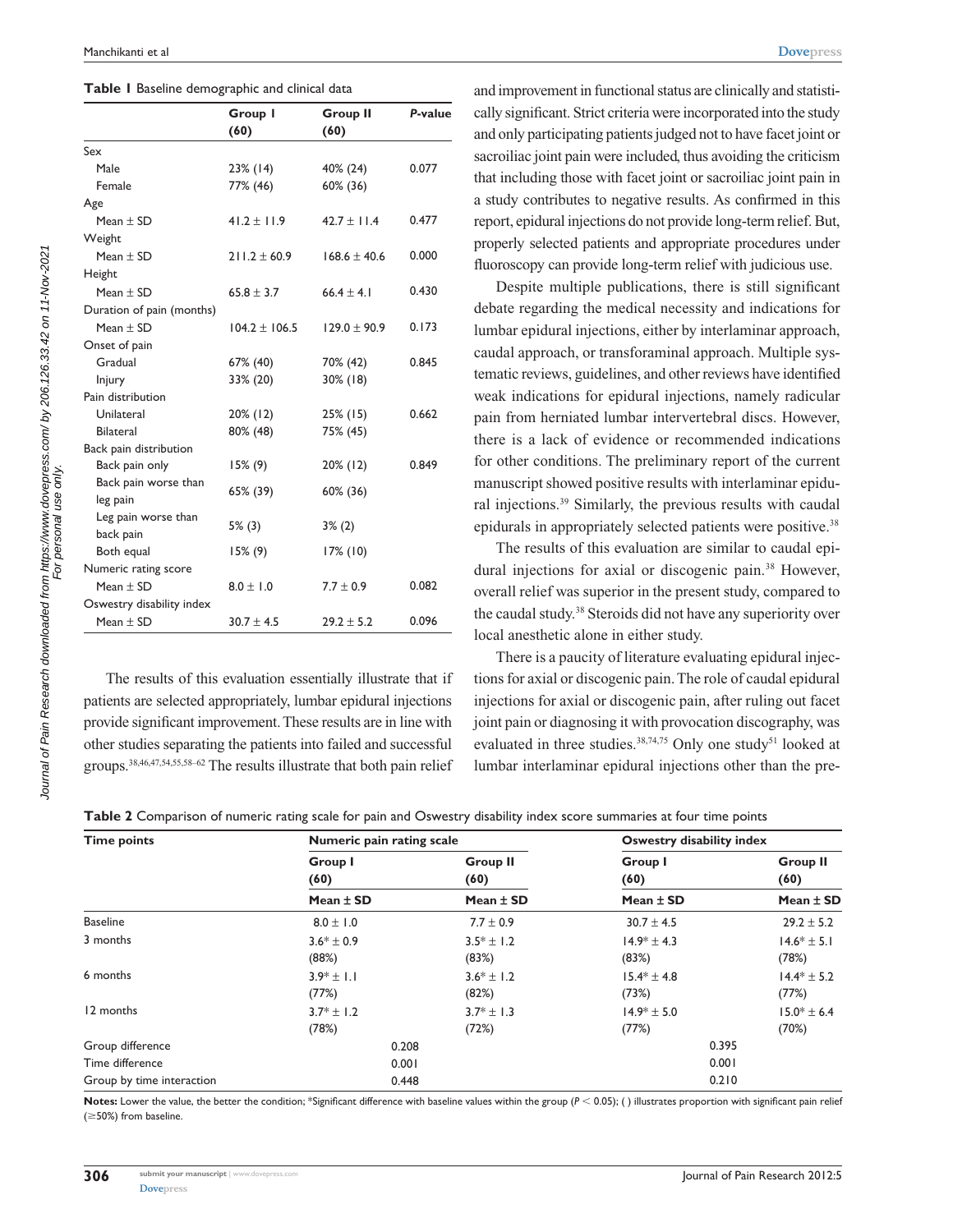

**Figure 2** Percentage of patients with a significant reduction in Numeric Rating Score and Oswestry disability index (≥50% reduction from baseline).

liminary version of this study.<sup>39</sup> Butterman<sup>51</sup> evaluated the role of interlaminar epidural steroids showing improvement only at the 3-month follow-up. All of the studies reported modest results.

The mechanism of action of steroids and local anesthetics continues to be debated. Multiple hypothesis have been emerging.76–84 The evidence shows that steroids, as well as local anesthetics, have significant effects on the modulation of noxious stimulation by various mechanisms. Long-term effects are provided by both local anesthetics and steroids or when in combination, in experimental as well as clinical studies.38,46,47,54–56,58–61,76–84

Comparative effectiveness research and evidence-based medicine have been considered as pivotal to health care policy not only in the US, but across the world.10,11,85–89 In general, practical studies conducted in a generally applicable environment are considered more valuable than pragmatic or practical clinical trials with an active control group instead of a placebo group. Practical studies measure effectiveness, which is considered more appropriate than explanatory trials which measure efficacy.90–93 Thus, this study meets the criteria for a practical clinical trial, specifically in contemporary interventional pain management practices; it meets the appropriate selection criteria and repeats the procedures based upon the return of pain, rather than a predetermined schedule. The procedures were performed under fluoroscopy, only after conservative management had failed. The study also confirms the long-held belief that if the first two procedures do not provide at least a minimum of 3 weeks of relief, the procedures may not provide relief on a long-term basis. This was observed in the failed patients, suggesting that it may be futile to continue to repeat these procedures in these patients, unless there are compelling reasons to do so.

| Table 3 Therapeutic procedural characteristics with procedural frequency, average relief per procedure, and average total relief in |  |  |  |  |
|-------------------------------------------------------------------------------------------------------------------------------------|--|--|--|--|
| weeks over a period of I year                                                                                                       |  |  |  |  |

| <b>Average relief</b>             | <b>Successful patients</b> |                         | <b>Failed patients</b> |                        | <b>Combined</b> |                         |
|-----------------------------------|----------------------------|-------------------------|------------------------|------------------------|-----------------|-------------------------|
|                                   | Group I<br>(55)            | <b>Group II</b><br>(54) | Group I<br>(5)         | <b>Group II</b><br>(6) | Group I<br>(60) | <b>Group II</b><br>(60) |
| Ist procedure relief              | 6.1 $\pm$ 3.8              | $6.5 \pm 4.3$           | $0.9 \pm 1.0$          | $0.5 \pm 0.8$          | $5.7 \pm 4.0$   | $5.9 \pm 4.5$           |
|                                   | (55)                       | (54)                    | (5)                    | (6)                    | (60)            | (60)                    |
| 2nd procedure relief              | $10.2 \pm 6.8$             | $10.0 \pm 6.7$          | $1.0 \pm 1.4$          | $0.8 \pm 1.1$          | $9.9 \pm 6.9$   | $9.5 \pm 6.8$           |
|                                   | (55)                       | (54)                    | (2)                    | (3)                    | (57)            | (57)                    |
| 3rd procedure relief              | $11.9 \pm 4.1$             | $11.0 \pm 3.5$          | 2.0                    | $5.0 \pm 5.7$          | $11.7 \pm 4.3$  | $10.8 \pm 3.7$          |
|                                   | (51)                       | (50)                    | (1)                    | (2)                    | (52)            | (52)                    |
| 4th procedure relief              | $12.2 \pm 4.5$             | $12.3 \pm 2.3$          |                        | $2.0 \pm 1.4$          | $12.2 \pm 4.5$  | $11.8 \pm 3.1$          |
|                                   | (38)                       | (41)                    |                        | (2)                    | (38)            | (43)                    |
| 5th procedure relief              | $12.6 \pm 1.1$             | $13.3 \pm 2.7$          |                        | -                      | $12.6 \pm 1.1$  | $13.3 \pm 2.7$          |
|                                   | (16)                       | (18)                    |                        |                        | (16)            | (18)                    |
| Number of procedures per year     | $3.9 \pm 0.9$              | $4.0 \pm 0.9$           | $1.6 \pm 0.9$          | $2.2 \pm 1.5$          | $3.7 \pm 1.1$   | $3.8 \pm 1.1$           |
| For initial 2 procedures in weeks | $8.6 \pm 10.0$             | $8.2 \pm 5.9$           | $0.9 \pm 1.0$          | $0.6 \pm 0.8$          | $8.2 \pm 9.9$   | $7.6 \pm 6.0$           |
| After initial 2 procedures        | $12.1 \pm 3.9$             | $11.9 \pm 3.1$          | 2.0                    | $3.5 \pm 3.8$          | $12.0 \pm 4.0$  | $11.6 \pm 3.4$          |
| All procedures                    | $10.1 \pm 5.4$             | $10.1 \pm 5.0$          | $1.1 \pm 1.0$          | $1.5 \pm 2.5$          | $9.8 \pm 5.6$   | $9.7 \pm 5.3$           |
|                                   | (215)                      | (218)                   | (8)                    | (13)                   | (223)           | (231)                   |
| Total relief per year (weeks)     | $40.0 \pm 15.6$            | $39.6 \pm 12.4$         | $1.6 \pm 1.7$          | $3.2 \pm 5.4$          | $36.8 \pm 18.4$ | $36.0 \pm 16.2$         |

**Note:** Successful groups had at least 3 weeks of relief with first two procedures.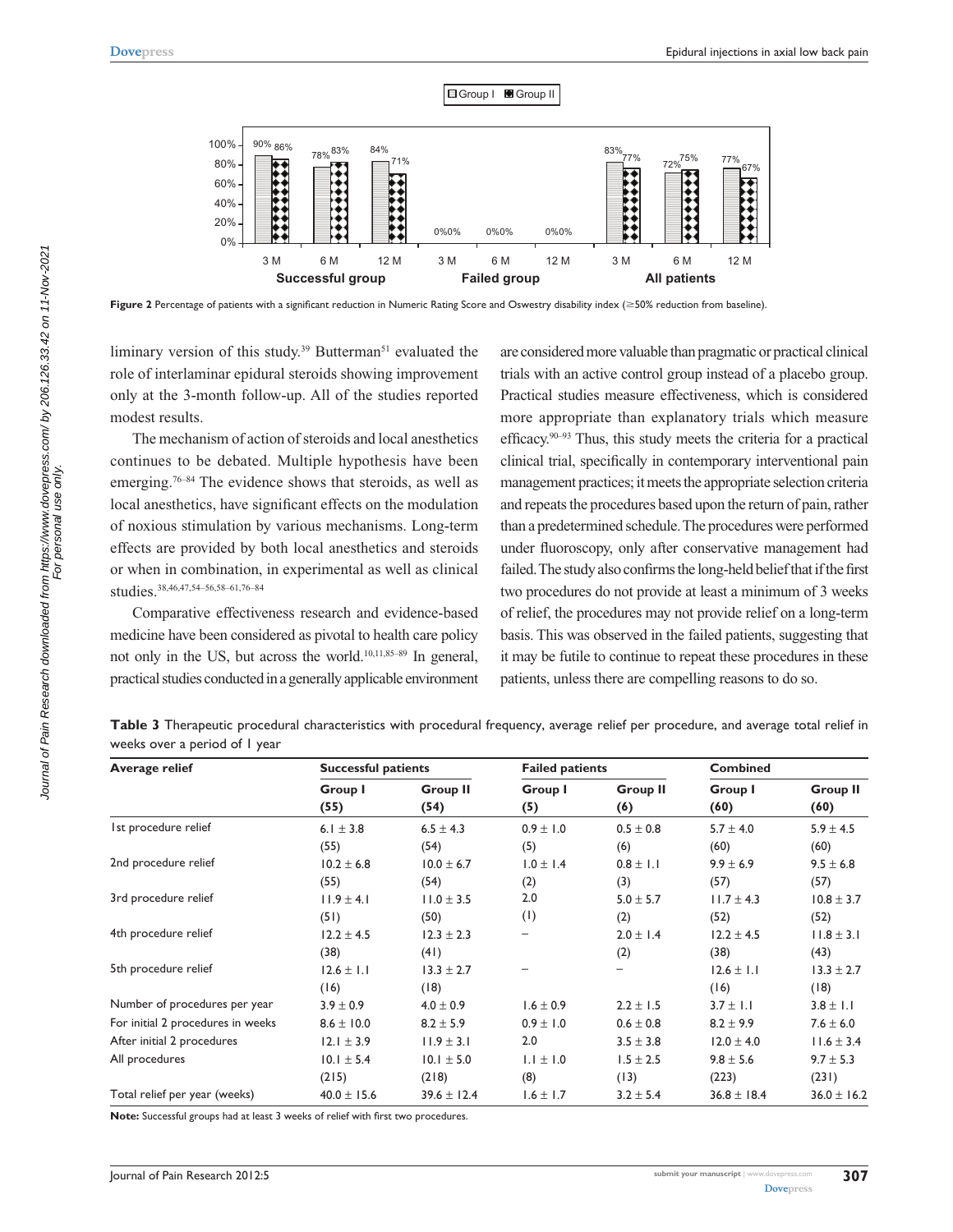**Table 4** Employment characteristics

| Employment                  | Group I         |           | <b>Group II</b> |           |
|-----------------------------|-----------------|-----------|-----------------|-----------|
| status                      | <b>Baseline</b> | 12 months | <b>Baseline</b> | 12 months |
| Employed<br>part-time       | 7               | 5         | 3               | 5         |
| Employed<br>full-time       | 5               | 8         | П               | 13        |
| Unemployed<br>(due to pain) | 2               |           | 2               | 0         |
| Not working                 | 3               | 4         | 3               |           |
| Eligible for<br>employment  | 17              | 17        | 19              | 19        |
| Total employed              | $ 2\rangle$     | 13        | 4               | 18        |
| Housewife                   | 3               | 3         | 7               | 7         |
| Disabled                    | 39              | 38        | 32              | 32        |
| Retired/over 65             | ı               |           | 2               | 2         |
| Total number<br>of patients | 60              | 60        | 60              | 60        |

The present study may be criticized for not focusing on a placebo group. However, most studies have utilized inappropriate methodology with placebo groups with reference to interventional techniques.<sup>88,89,94–99</sup> The only appropriately designed placebo trial by Ghahreman et al<sup>99</sup> showed a lack of significant effect when sodium chloride solution was injected into an inactive structure. Consequently, when sodium chloride solution or other agents such as local anesthetics, which are considered as placebo by some do not yield the same results, this leads to inaccurate methodology and conclusions.100–103

Some of the other weaknesses include differences in baseline demographic characteristics with respect to weight and sex; however, these differences were not considered to have caused any significant effect on the final results.

The implications of this trial are enormous in the health care arena. Studies with proper methodology in practical settings are not only crucial, but mandatory. Proper application of interventions will improve not only patients' pain and function and reduce drug use, it may also return them

**Table 5** Comparison of opioid intake (morphine equivalents in mg) summaries at four time points

| Time                      | Group I<br>(60)      | <b>Group II</b><br>(60)    |
|---------------------------|----------------------|----------------------------|
|                           | Mean $\pm$ SD        | Mean $\pm$ SD              |
| <b>Baseline</b>           | $57.2 \pm 61.4$      | $53.4 \pm 53.8$            |
| 3 months                  | $35.5# \pm 24.2$     | $40.3$ <sup>#</sup> ± 35.7 |
| 6 months                  | $36.1^{\#} \pm 27.0$ | 41.8# $\pm$ 37.3           |
| 12 months                 | $36.3# \pm 27.0$     | $41.8^{\#} \pm 37.3$       |
| Group difference          |                      | 0.366                      |
| Time difference           |                      | 0.001                      |
| Group by time interaction |                      | 0.629                      |

**Note:** #Significant difference from their baseline values ( $P < 0.05$ ).

**[Dovepress](www.dovepress.com)** 

**Table 6** Characteristics of weight monitoring

| Weight (lbs)        | Group $1(60)$    | Group II (60)    | P-value |
|---------------------|------------------|------------------|---------|
|                     | Mean $\pm$ SD    | Mean $\pm$ SD    |         |
| Weight at beginning | $211.2 \pm 60.9$ | $168.6 \pm 40.6$ | 0.000   |
| Weight at I year    | $211.4 \pm 64.0$ | $166.1 \pm 40.5$ | 0.000   |
| Change              | $0.2 \pm 13.3$   | $-2.5 \pm 10.8$  | 0.227   |
| Lost weight         | 37% (22)         | 57% (34)         |         |
| No change           | 23% (14)         | $13\%$ (8)       | 0.078   |
| Gained weight       | 40% (24)         | $30\%$ (18)      |         |

to the workforce; however, by the same token, inappropriate provision of any type of intervention, specifically interventions with substantial expenses, will not provide any benefit. Instead, it can harm the patient, thus depleting resources and reducing access. Similarly, inappropriately performed evaluations in the name of methodology, leading to inaccurate conclusions, may reduce health care expenditures, and will also increase patient suffering and reduce function by impeding access to much needed medical care.

## **Conclusion**

This study illustrates that overall significant improvement was seen in 77% of the patients in Group I and 67% of the patients in Group II. In the successful outcome groups, in those who received at least 3 weeks of relief with the first two procedures, the improvement was 84% in Group I and 71% in Group II. Pain relief and functional status improvement was achieved with an average procedures per year in the successful outcome groups of 3.9 in Group I and 4.0 in Group II, and an average total relief per year of  $40.0 \pm 15.6$ weeks in Group I and  $39.6 \pm 12.4$  in Group II.

# **Acknowledgments/ethics approval**

Dr Manchikanti and Dr Benyamin designed the study; Mr Pampati performed the statistical analysis, and Ms Cash and Ms McManus were two of the three coordinators. The study was approved by the IRB and was registered in the US Clinical Trial Registry. All ethical guidelines were followed.

## **Disclosure**

The authors report no conflicts of interest in this work.

#### **References**

- 1. Manchikanti L, Pampati V, Boswell MV, Smith HS, Hirsch JA. Analysis of the growth of epidural injections and costs in the Medicare population: a comparative evaluation of 1997, 2002, and 2006 data. *Pain Physician*. 2010;13(3):199–212.
- 2. Manchikanti L, Boswell MV, Singh V, et al; ASIPP-IPM. Comprehensive evidence-based guidelines for interventional techniques in the management of chronic spinal pain. *Pain Physician*. 2009;12(4):699–802.

Journal of Pain Research downloaded from https://www.dovepress.com/ by 206.126.33.42 on 11-Nov-2021 Journal of Pain Research downloaded from https://www.dovepress.com/ by 206.126.33.42 on 11-Nov-202<br>For personal use only. For personal use only.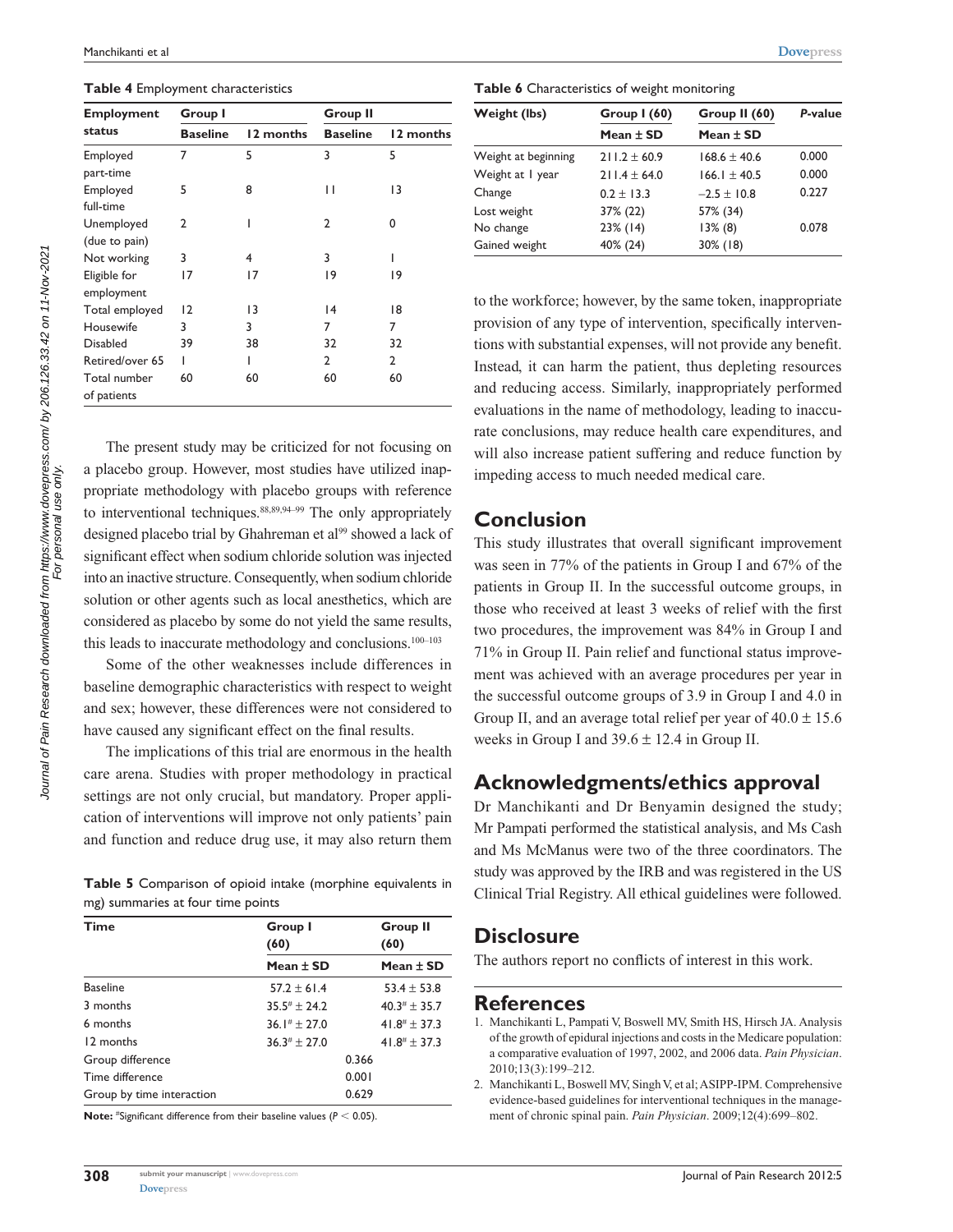- 3. Staal JB, de Bie RA, de Vet HC, Hildebrandt J, Nelemans P. Injection therapy for subacute and chronic low back pain: an updated Cochrane review. *Spine (Phila Pa 1976)*. 2009;34(1):49–59.
- 4. Chou R, Huffman L. *Guideline for the Evaluation and Management of Low Back Pain: Evidence Review*. Glenview, IL: American Pain Society; 2009. Available at: http://[www.ampainsoc.org/pub/pdf/](http://www.ampainsoc.org/pub/pdf/LBPEvidRev.pdf) [LBPEvidRev.pdf](http://www.ampainsoc.org/pub/pdf/LBPEvidRev.pdf). Accessed on May 14, 2012.
- 5. Manchikanti L, Singh V, Caraway DL, Benyamin RM, Hirsch JA. Medicare physician payment systems: impact of 2011 schedule on interventional pain management. *Pain Physician*. 2011;14(1): E5–E33.
- 6. Bogduk N, Christophidis N, Cherry D. Epidural use of steroids in the management of back pain. Report of working party on epidural use of steroids in the management of back pain. National Health and Medical Research Council. Commonwealth of Australia: Canberra; 1994: 1–76.
- 7. Friedly J, Chan L, Deyo R. Increases in lumbosacral injections in the Medicare population: 1994 to 2001. *Spine (Phila Pa 1976)*. 2007;32(16):1754–1760.
- 8. Manchikanti L, Pampati V, Singh V, Boswell MV, Smith HS, Hirsch JA. Explosive growth of facet joint interventions in the Medicare population in the United States: a comparative evaluation of 1997, 2002, and 2006 data. *BMC Health Serv Res*. 2010;10:84.
- 9. Manchikanti L, Singh V, Hirsch JA. Saga of payment systems of ambulatory surgery centers for interventional techniques: an update. *Pain Physician*. 2012;15(2):109–130.
- 10. Manchikanti L, Datta S, Derby R, Wolfer LR, Benyamin RM, Hirsch JA. A critical review of the American Pain Society clinical practice guidelines for interventional techniques: part 1. Diagnostic interventions. *Pain Physician*. 2010;13:(3)E141–E174.
- 11. Manchikanti L, Datta S, Gupta S, et al. A critical review of the American Pain Society clinical practice guidelines for interventional techniques: part 2. Therapeutic interventions. *Pain Physician*. 2010;13(4): E215–E264.
- 12. Abbott ZI, Nair KV, Allen RR, Akuthota VR. Utilization characteristics of spinal interventions. *Spine J*. 2012;12(1):35–43.
- 13. Wheeler AH, Murrey DB. Chronic lumbar spine and radicular pain: pathophysiology and treatment. *Curr Pain Headache Rep*. 2002;6(2):97–105.
- 14. Hadjipavlou AG, Tzermiadianos MN, Bogduk N, Zindrick MR. The pathophysiology of disc degeneration: a critical review. *J Bone Joint Surg Br*. 2008;90(10):1261–1270.
- 15. McCarron RF, Wimpee MW, Hudkins PG, Laros GS. The inflammatory effects of nucleus pulposus: a possible element in the pathogenesis of low back pain. *Spine (Phila Pa 1976)*. 1987;12(8):760–764.
- 16. Olmarker K, Nordborg C, Larsson K, Rydevik B. Ultrastructural changes in spinal nerve roots induced by autologous nucleus pulposus. *Spine (Phila Pa 1976)*. 1996;21(4):411–414.
- 17. Mixter WJ, Barr JS. Rupture of the intervertebral disc with involvement of the spinal canal. *N Eng J Med*. 1934; 211:210–215.
- 18. Mixter WJ, Ayers JB. Herniation or rupture of the intervertebral disc into the spinal canal. *N Engl J Med*. 1935;213:385–395.
- 19. Manchikanti L, Boswell MV, Singh V, et al; ASIPP. Comprehensive review of neurophysiologic basis and diagnostic interventions in managing chronic spinal pain. *Pain Physician*. 2009;12(4):E71–E120.
- 20. Hancock MJ, Maher CG, Latimer J, et al. Systematic review of tests to identify the disc, SIJ or facet joint as the source of low back pain. *Eur Spine J*. 2007;16(10):1539–1550.
- 21. Peng B, Wu W, Hou S, et al. The pathogenesis of discogenic low back pain. *J Bone Joint Surg*. 2005;87(1):62–67.
- 22. Miyagi M, Ishikawa T, Orita S, et al. Disk injury in rats produces persistent increases in pain-related neuropeptides in dorsal root ganglia and spinal cord glia but only transient increases in inflammatory mediators: pathomechanism of chronic diskogenic low back pain. *Spine (Phila Pa 1976)*. 2011;36(26):2260–2266.
- 23. Coppes MH, Marani E, Thomeer RT, Groen GJ. Innervation of ''painful'' lumbar discs. *Spine (Phila Pa 1976)*. 1997;22(20):2342–2349.
- 24. Freemont AJ, Peacock TE, Goupille P, Hoyland JA, O'Brien J, Jayson MI. Nerve ingrowth into diseased intervertebral disc in chronic back pain. *Lancet*. 1997;350(9072):178–181.
- 25. Edgar MA. The nerve supply of the lumbar intervertebral disc. *J Bone Joint Surg*. 2007;89(9):1135–1139.
- 26. Ozawa T, Ohtori S, Inoue G, Aoki Y, Moriya H, Takahashi K. The degenerated lumbar intervertebral disc is innervated primarily by peptide-containing sensory nerve fibers in humans. *Spine (Phila Pa 1976)*. 2006;31(21):2418–2422.
- 27. Aoki Y, Ohtori S, Ino H, et al. Disc inflammation potentially promotes axonal regeneration of dorsal root ganglion neurons innervating lumbar intervertebral disc in rats. *Spine (Phila Pa 1976)*. 2004;29(23):2621–2626.
- 28. Hayashi Y, Ohtori S, Yamashita M, et al. Direct single injection of p38 mitogen-activated protein kinase inhibitor does not affect calcitonin gene-related peptide expression in dorsal root ganglion neurons innervating punctured discs in rats. *Spine (Phila Pa 1976)*. 2009;24(26):2295–2299 .
- 29. Helm S, Hayek SM, Benyamin RM, Manchikanti L. Systematic review of the effectiveness of thermal annular procedures in treating discogenic low back pain. *Pain Physician*. 2009;12(1):207–232.
- 30. Blondel B, Tropiano P, Guadart J, Huang RC, Marnay T. Clinical results of lumbar total disc arthroplasty in accordance with Modic signs, with a 2-year-minimum follow-up. *Spine (Phila Pa 1976)*. 2011;36(26):2309–2315.
- 31. Oh WS, Shim JC. A randomized controlled trial of radiofrequency denervation of the ramus communicans nerve for chronic discogenic low back pain. *Clin J Pain*. 2004;20(1):55–60.
- 32. Tsou PM, Yeung CA, Yeung AT. Posterolateral transforaminal selective endoscopic discectomy and thermal annuloplasty for chronic lumbar discogenic pain: a minimal access visualized intradiscal surgical procedure. *Spine J*. 2004; 4(5):564–573.
- 33. Peng B, Pang X, Zhao C, Song X. A randomized placebo-controlled trial of intradiscal methylene blue injection for the treatment of chronic discogenic low back pain. *Pain*. 2010;149(1):124–129.
- 34. Ohtori S, Kinoshita T, Yamashita M, et al. Results of surgery for discogenic low back pain: A randomized study using discography versus discoblock for diagnosis. *Spine (Phila Pa 1976)*. 2009;34(13):1345–1348.
- 35. Ohtori S, Koshi T, Yamashita M, et al. Surgical versus nonsurgical treatment of selected patients with discogenic low back pain: a smallsized randomized trial. *Spine (Phila Pa 1976)*. 2011;36(5):347–354.
- 36. Madan S, Gundanna M, Harley JM, Boeree NR, Sampson M. Does provocative discography screening of discogenic back pain improve surgical outcome? *J Spinal Disord Tech*. 2002;15(3):245–251.
- 37. Maghout-Juratli S, Franklin GM, Mirza SK, Wickizer TM, Fulton-Kohoe D. Lumbar fusion outcomes in Washington state workers' compensation. *Spine (Phila Pa 1976)*. 2006;31(23):2715–2723.
- 38. Manchikanti L, Cash KA, McManus CD, Pampati V, Smith HS. One year results of a randomized, double-blind, active controlled trial of fluoroscopic caudal epidural injections with or without steroids in managing chronic discogenic low back pain without disc herniation or radiculitis. *Pain Physician*. 2011;14(1):25–36.
- 39. Manchikanti L, Cash KA, McManus CD, Pampati V, Benyamin RM. Preliminary results of a randomized, double-blind, controlled trial of fluoroscopic lumbar interlaminar epidural injections in managing chronic lumbar discogenic pain without disc herniation or radiculitis. *Pain Physician*. 2010;13(4):E279–E292.
- 40. Vallejo R, Manuel Zevallos L, Lowe J, Benyamin R. Is spinal cord stimulation an effective treatment option for discogenic pain? *Pain Pract*. 2012;12(3):194–201.
- 41. Schwarzer AC, Aprill CN, Derby R, Fortin J, Kine G, Bogduk N. The relative contributions of the disc and zygapophyseal joint in chronic low back pain. *Spine (Phila Pa 1976)*. 1994;19(7):801–806.
- 42. Manchikanti L, Singh V, Pampati V, et al. Evaluation of the relative contributions of various structures in chronic low back pain. *Pain Physician*. 2001;4(4):308–316.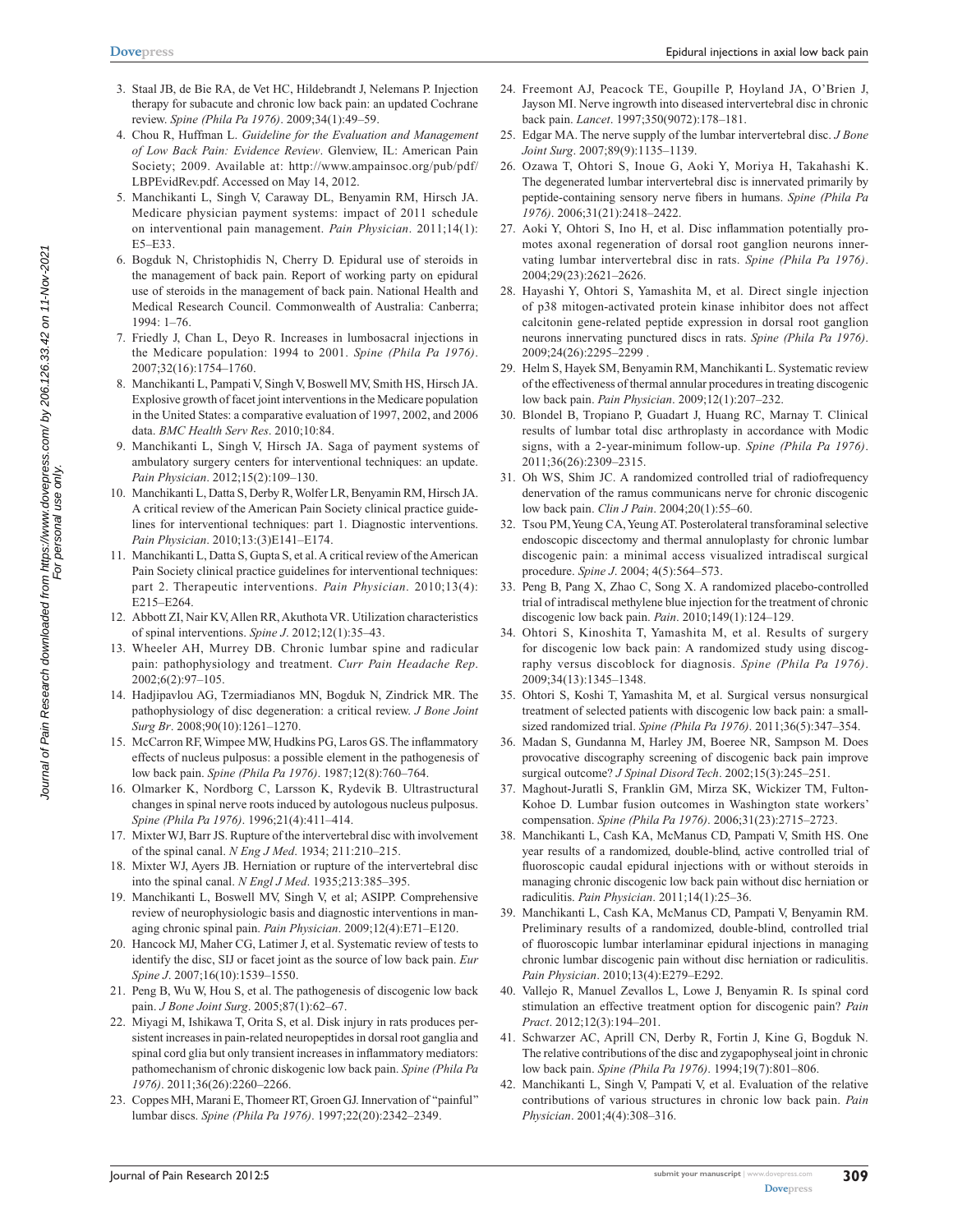- 43. Datta S, Lee M, Falco FJE, Bryce DA, Hayek SM. Systematic assessment of diagnostic accuracy and therapeutic utility of lumbar facet joint interventions. *Pain Physician*. 2009;12(2):437–460.
- 44. Rupert MP, Lee M, Manchikanti L, Datta S, Cohen SP. Evaluation of sacroiliac joint interventions: a systematic appraisal of the literature. *Pain Physician*. 2009;12(2):399–418.
- 45. Parr AT, Diwan S, Abdi S. Lumbar interlaminar epidural injections in managing chronic low back and lower extremity pain: a systematic review. *Pain Physician*. 2009;12(1):163–188.
- 46. Manchikanti L, Singh V, Falco FJE, Cash KA, Pampati V. Evaluation of the effectiveness of lumbar interlaminar epidural injections in managing chronic pain of lumbar disc herniation or radiculitis: a randomized, double-blind, controlled trial. *Pain Physician*. 2010;13(4):343–355.
- 47. Manchikanti L, Cash KA, McManus CD, Damron KS, Pampati V, Falco FJE. Lumbar interlaminar epidural injections in central spinal stenosis: preliminary results of a randomized, double-blind, active control trial. *Pain Physician*. 2012;15(1):51–63.
- 48. Ackerman WE 3rd, Ahmad M. The efficacy of lumbar epidural steroid injections in patients with lumbar disc herniations. *Anesth Analg*. 2007;104(5):1217–1222.
- 49. Candido KD, Raghavendra MS, Chinthagada M, Badiee S, Trepashko DW. A prospective evaluation of iodinated contrast flow patterns with fluoroscopically guided lumbar epidural steroid injections: the lateral parasagittal interlaminar epidural approach versus the transforaminal epidural approach. *Anesth Analg*. 2008;106(2):638–644.
- 50. Gharibo C, Varlotta G, Rhame E, Liu ECJ, Bendo J, Perloff M. Interlaminar versus transforaminal epidural steroids for the treatment of sub-acute lumbar radicular pain: a randomized, blinded, prospective outcome study. *Pain Physician*. 2011;14(6):499–511.
- 51. Butterman GR. The effect of spinal steroid injections for degenerative disc disease. *Spine J*. 2004;4(5):495–505.
- 52. Amr YM. Effect of addition of epidural ketamine to steroid in lumbar radiculitis: one-year follow-up. *Pain Physician*. 2011;14(5):475–481.
- 53. Rados I, Sakic K, Fingler M, Kapural L. Efficacy of interlaminar vs transforaminal epidural steroid injection for the treatment of chronic unilateral radicular pain: prospective, randomized study. *Pain Med*. 2011;12(9):1316–1321.
- 54. Manchikanti L, Singh V, Cash KA, Pampati V, Damron KS, Boswell MV. A randomized, controlled, double-blind trial of fluoroscopic caudal epidural injections in the treatment of lumbar disc herniation and radiculitis. *Spine (Phila Pa 1976)*. 2011;36(23):1897–1905.
- 55. Manchikanti L, Singh V, Cash KA, Pampati V, Datta S. Management of pain of post lumbar surgery syndrome: one-year results of a randomized, double double-blind, active controlled trial of fluoroscopic caudal epidural injections. *Pain Physician*. 2010;13(6):509–521.
- 56. Manchikanti L, Cash RA, McManus CD, Pampati V, Fellows B. Fluoroscopic caudal epidural injections with or without steroids in managing pain of lumbar spinal stenosis: One year results of randomized, double-blind, active-controlled trial. *J Spinal Disord*. 2012;25: 226–234.
- 57. Dashfield AK, Taylor MB, Cleaver JS, Farrow D. Comparison of caudal steroid epidural with targeted steroid placement during spinal endoscopy for chronic sciatica: a prospective, randomized, double-blind trial. *Br J Anaesth*. 2005;94(4):514–559.
- 58. Manchikanti L, Cash KA, Pampati V, Wargo BW, Malla Y. Cervical epidural injections in chronic discogenic neck pain without disc herniation or radiculitis: preliminary results of a randomized, double-blind, controlled trial. *Pain Physician*. 2010;13(4):E265–E278.
- 59. Manchikanti L, Cash KA, Pampati V, Wargo BW, Malla Y. The effectiveness of fluoroscopic cervical interlaminar epidural injections in managing chronic cervical disc herniation and radiculitis: preliminary results of a randomized, double-blind, controlled trial. *Pain Physician*. 2010;13(3):223–236.
- 60. Manchikanti L, Malla Y, Cash KA, McManus CD, Pampati V. Fluoroscopic epidural injections in cervical spinal stenosis: preliminary results of a randomized, double-blind, active control trial. *Pain Physician*. 2012;15(1):E59–E70.
- 61. Manchikanti L, Malla Y, Cash KA, McManus CD, Pampati V. Fluoroscopic cervical interlaminar epidural injections in managing chronic pain of cervical post-surgery syndrome: preliminary results of a randomized, double-blind active control trial. *Pain Physician*. 2012;15(1):13–26.
- 62. Manchikanti L, Cash KA, McManus CD, Pampati V, Benyamin RM. A preliminary report of a randomized double-blind, active controlled trial of fluoroscopic thoracic interlaminar epidural injections in managing chronic thoracic pain. *Pain Physician*. 2010;13(6):E357–E369.
- 63. Altman DG, Schulz KF, Moher D, et al; CONSORT GROUP. The revised CONSORT statement for reporting randomized trials: explanation and elaboration. *Ann Intern Med*. 2001;134(8): 663–694.
- 64. Manchukonda R, Manchikanti KN, Cash KA, Pampati V, Manchikanti L. Facet joint pain in chronic spinal pain: an evaluation of prevalence and false-positive rate of diagnostic blocks. *J Spinal Disord Tech*. 2007;20(7):539–545.
- 65. Manchikanti L, Hirsch JA, Smith HS. Evidence-based medicine, systematic reviews, and guidelines in interventional pain management: part 2: Randomized controlled trials. *Pain Physician*. 2008;11(6): 717–773.
- 66. Fairbank JCT, Pynsent PB. The Oswestry Disability Index. *Spine (Phila Pa 1976)*. 2000;25(22):2940–2953.
- 67. Carragee EJ. The rise and fall of the "minimum clinically important difference". *Spine J*. 2010;10(4):283–284.
- 68. Carragee EJ, Chen I. Minimum acceptable outcomes after lumbar spinal fusion. *Spine J*. 2010;10(4):313–320.
- 69. Manchikanti L, Singh V, Falco FJE, Cash KA, Pampati V. Evaluation of lumbar facet joint nerve blocks in managing chronic low back pain: a randomized, double-blind, controlled trial with a 2-year follow-up. *Int J Med Sci*. 2010;7(3):124–135.
- 70. Manchikanti L, Singh V, Falco FJE, Cash KA, Pampati V, Fellows B. Comparative effectiveness of a one-year follow-up of thoracic medial branch blocks in management of chronic thoracic pain: a randomized, double-blind active controlled trial. *Pain Physician*. 2010;13(6):535–548.
- 71. Manchikanti L, Singh V, Falco FJ, Cash KA, Fellows B. Comparative outcomes of a 2-year follow-up of cervical medial branch blocks in management of chronic neck pain: a randomized, double-blind controlled trial. *Pain Physician*. 2010;13(5):437–450.
- 72. Pereira J, Lawlor P, Vigano A, Dorgan M, Bruera E. Equianalgesic dose ratios for opioids. A critical review and proposals for long-term dosing. *J Pain Symptom Manage*. 2001;22(2):672–687. Narcotic analgesic converter, GlobalRPh Inc, http:/[/www.globalrph.com/narcotic.cgi](http://www.globalrph.com/narcotic.cgi).
- 73. Browner WS, Newman TB, Cummings SR, Hulley SB. Estimating sample size and power. In: Hulley SB, Cummings SR, Browner WS, Grady D, Hearst N, Newman TB, editors. *Designing Clinical Research: An Epidemiologic Approach*. 2nd ed. Philadelphia, PA: Lippincott, Williams and Wilkins; 2001:65–84.
- 74. Manchikanti L, Singh V, Rivera JJ, et al. Effectiveness of caudal epidural injections in discogram positive and negative chronic low back pain. *Pain Physician*. 2002;5(1):18–29.
- 75. Manchikanti L, Pampati V, Rivera JJ, Beyer CD, Damron KS, Barnhill RC. Caudal epidural injections with Sarapin or steroids in chronic low back pain. *Pain Physician*. 2001;4(4):322–335.
- 76. Byrod G, Otani K, Brisby H, Rydevik B, Olmarker K. Methylprednisolone reduces the early vascular permeability increase in spinal nerve roots induced by epidural nucleus pulposus application. *J Orthop Res*. 2000;18(6):983–987.
- 77. Hayashi N, Weinstein JN, Meller ST, Lee HM, Spratt KF, Gebhart GF. The effect of epidural injection of betamethasone or bupivacaine in a rat model of lumbar radiculopathy. *Spine (Phila Pa 1976)*. 1998;23(8):877–885.
- 78. Lee HM, Weinstein JN, Meller ST, Hayashi N, Spratt KF, Gebhart GF. The role of steroids and their effects on phospholipase A2: an animal model of radiculopathy. *Spine (Phila Pa 1976)*. 1998; 23(11):1191–1196.